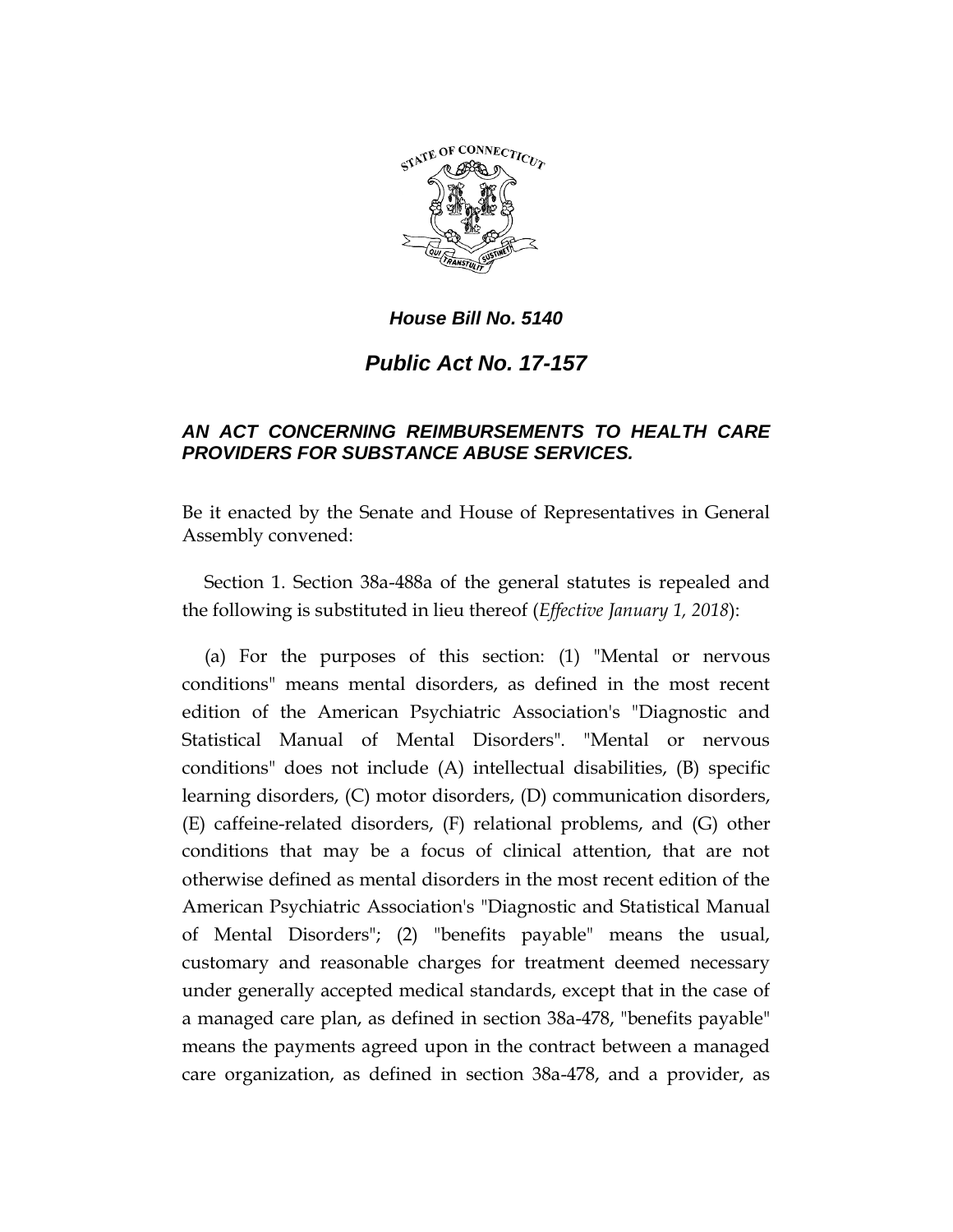defined in section 38a-478; (3) "acute treatment services" means twenty-four-hour medically supervised treatment for a substance use disorder, that is provided in a medically managed or medically monitored inpatient facility; and (4) "clinical stabilization services" means twenty-four-hour clinically managed postdetoxification treatment, including, but not limited to, relapse prevention, family outreach, aftercare planning and addiction education and counseling.

(b) Each individual health insurance policy providing coverage of the type specified in subdivisions  $(1)$ ,  $(2)$ ,  $(4)$ ,  $(11)$  and  $(12)$  of section 38a-469 delivered, issued for delivery, renewed, amended or continued in this state shall provide benefits for the diagnosis and treatment of mental or nervous conditions. Benefits payable include, but need not be limited to:

(1) General inpatient hospitalization, including in state-operated facilities;

(2) Medically necessary acute treatment services and medically necessary clinical stabilization services;

(3) General hospital outpatient services, including at state-operated facilities;

(4) Psychiatric inpatient hospitalization, including in state-operated facilities;

(5) Psychiatric outpatient hospital services, including at stateoperated facilities;

(6) Intensive outpatient services, including at state-operated facilities;

(7) Partial hospitalization, including at state-operated facilities;

*Public Act No. 17-157 2 of 16* (8) Evidence-based maternal, infant and early childhood home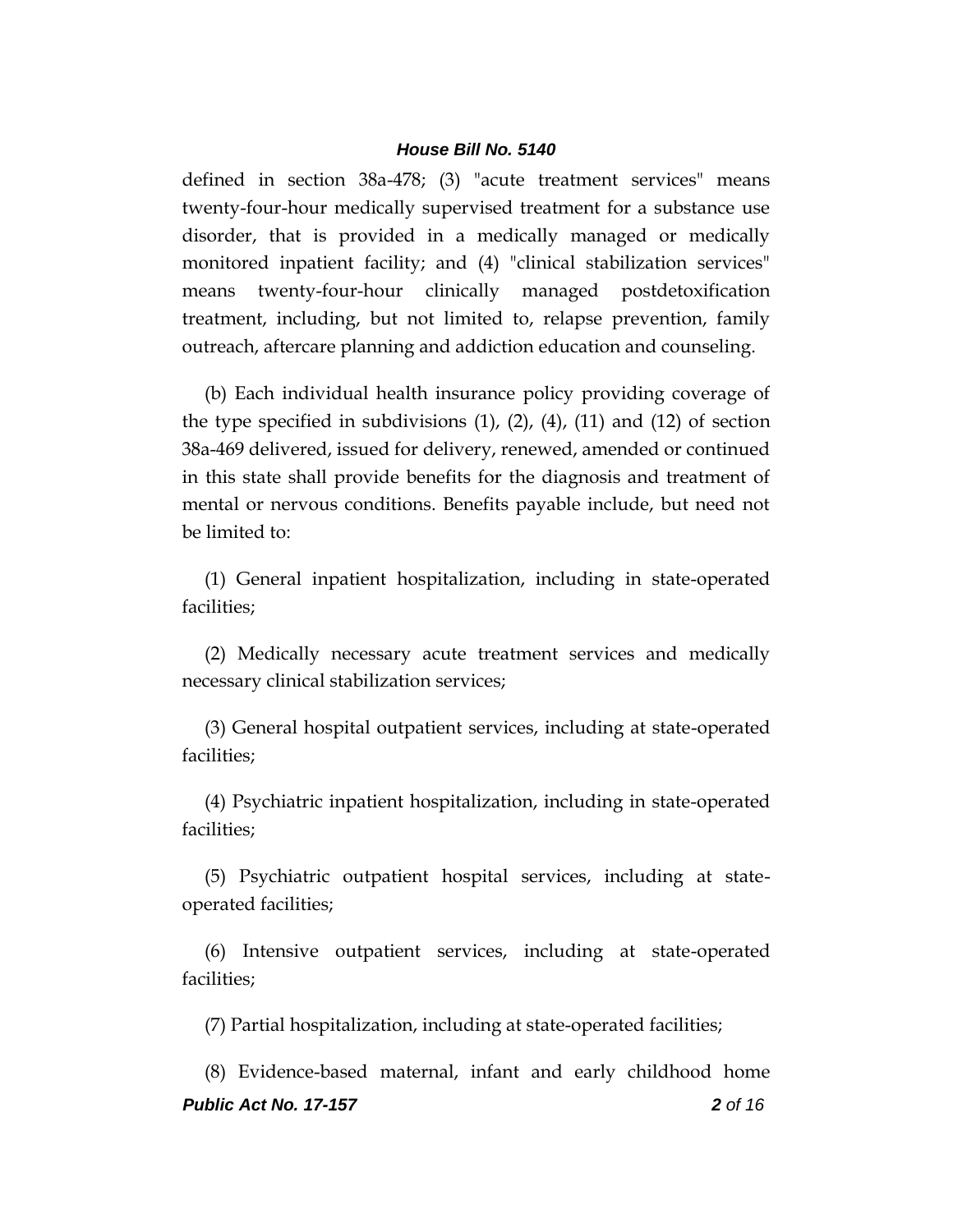visitation services, as described in Section 2951 of the Patient Protection and Affordable Care Act, P.L. 111-148, as amended from time to time, that are designed to improve health outcomes for pregnant women, postpartum mothers and newborns and children, including, but not limited to, for maternal substance use disorders or depression and relationship-focused interventions for children with mental or nervous conditions or substance use disorders;

(9) Intensive, home-based services designed to address specific mental or nervous conditions in a child;

(10) Evidence-based family-focused therapy that specializes in the treatment of juvenile substance use disorders;

(11) Short-term family therapy intervention;

(12) Nonhospital inpatient detoxification;

(13) Medically monitored detoxification;

(14) Ambulatory detoxification;

(15) Inpatient services at psychiatric residential treatment facilities;

(16) Rehabilitation services provided in residential treatment facilities, general hospitals, psychiatric hospitals or psychiatric facilities;

(17) Observation beds in acute hospital settings;

(18) Psychological and neuropsychological testing conducted by an appropriately licensed health care provider;

(19) Trauma screening conducted by a licensed behavioral health professional;

*Public Act No. 17-157 3 of 16* (20) Depression screening, including maternal depression screening,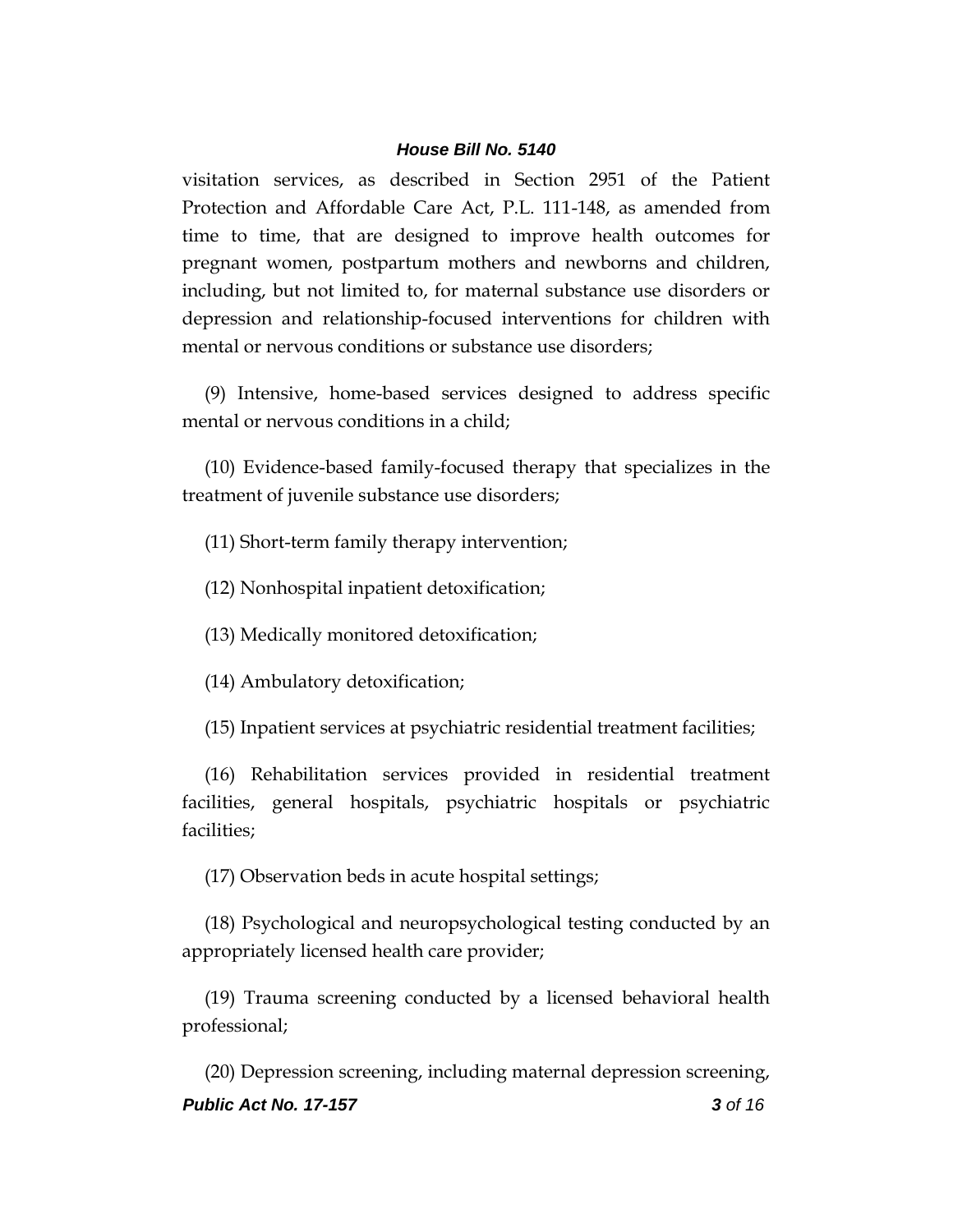conducted by a licensed behavioral health professional;

(21) Substance use screening conducted by a licensed behavioral health professional;

(22) Intensive, family-based and community-based treatment programs that focus on addressing environmental systems that impact chronic and violent juvenile offenders;

(23) Other home-based therapeutic interventions for children;

(24) Chemical maintenance treatment, as defined in section 19a-495- 570 of the regulations of Connecticut state agencies; and

(25) Extended day treatment programs, as described in section 17a- $22.$ 

(c) No such policy shall establish any terms, conditions or benefits that place a greater financial burden on an insured for access to diagnosis or treatment of mental or nervous conditions than for diagnosis or treatment of medical, surgical or other physical health conditions, or prohibit an insured from obtaining or a health care provider from being reimbursed for multiple screening services as part of a single-day visit to a health care provider or a multicare institution, as defined in section 19a-490.

(d) In the case of benefits payable for the services of a licensed physician, such benefits shall be payable for the same services when such services are lawfully rendered by a psychologist licensed under the provisions of chapter 383 or by such a licensed psychologist in a licensed hospital or clinic.

(e) In the case of benefits payable for the services of a licensed physician or psychologist, such benefits shall be payable for the same services when such services are rendered by: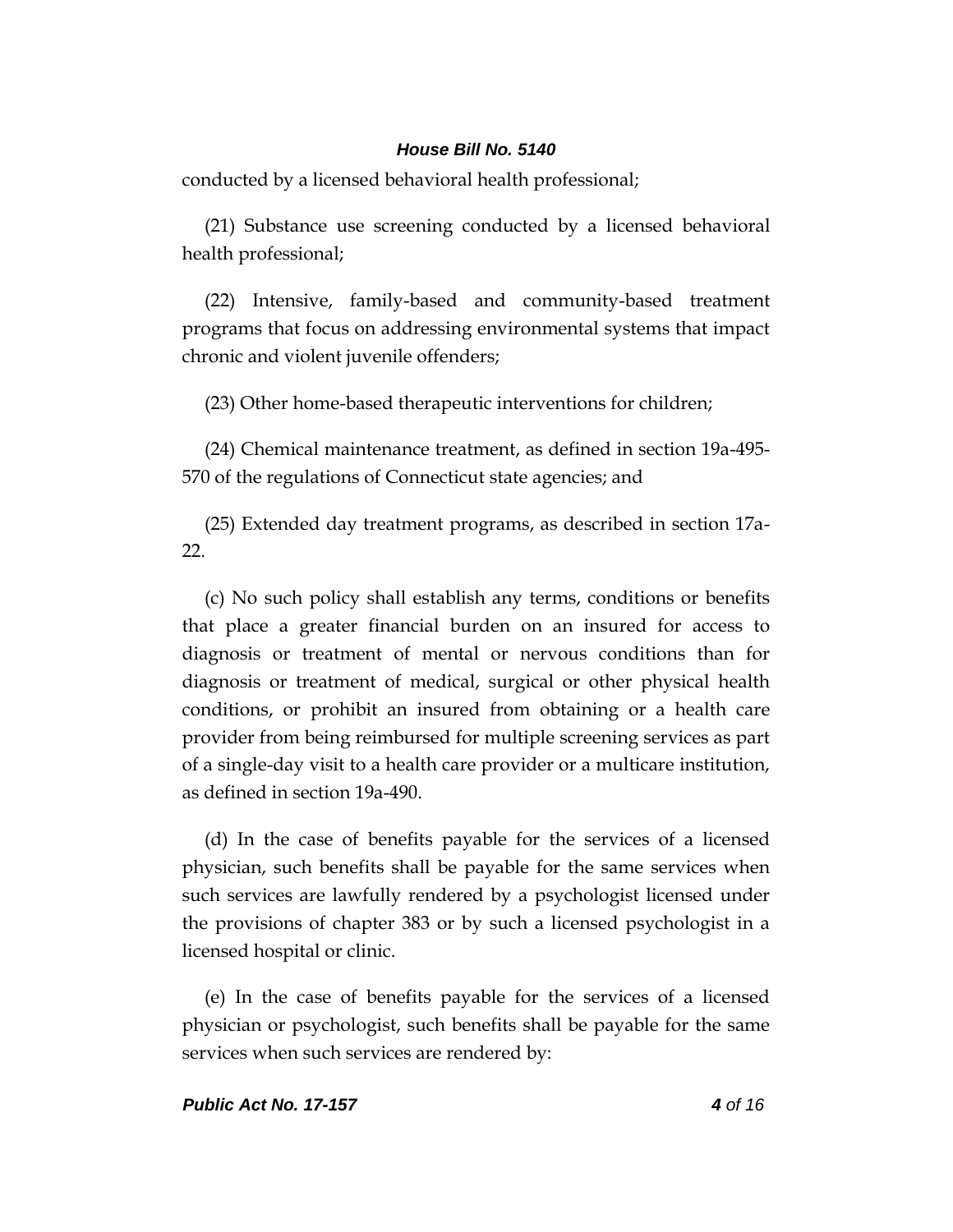(1) A clinical social worker who is licensed under the provisions of chapter 383b and who has passed the clinical examination of the American Association of State Social Work Boards and has completed at least two thousand hours of post-master's social work experience in a nonprofit agency qualifying as a tax-exempt organization under Section 501(c) of the Internal Revenue Code of 1986 or any subsequent corresponding internal revenue code of the United States, as from time to time amended, in a municipal, state or federal agency or in an institution licensed by the Department of Public Health under section 19a-490;

(2) A social worker who was certified as an independent social worker under the provisions of chapter 383b prior to October 1, 1990;

(3) A licensed marital and family therapist who has completed at least two thousand hours of post-master's marriage and family therapy work experience in a nonprofit agency qualifying as a tax-exempt organization under Section 501(c) of the Internal Revenue Code of 1986 or any subsequent corresponding internal revenue code of the United States, as from time to time amended, in a municipal, state or federal agency or in an institution licensed by the Department of Public Health under section 19a-490;

(4) A marital and family therapist who was certified under the provisions of chapter 383a prior to October 1, 1992;

(5) A licensed alcohol and drug counselor, as defined in section 20- 74s, or a certified alcohol and drug counselor, as defined in section 20- 74s;

(6) A licensed professional counselor; or

(7) An advanced practice registered nurse licensed under chapter 378.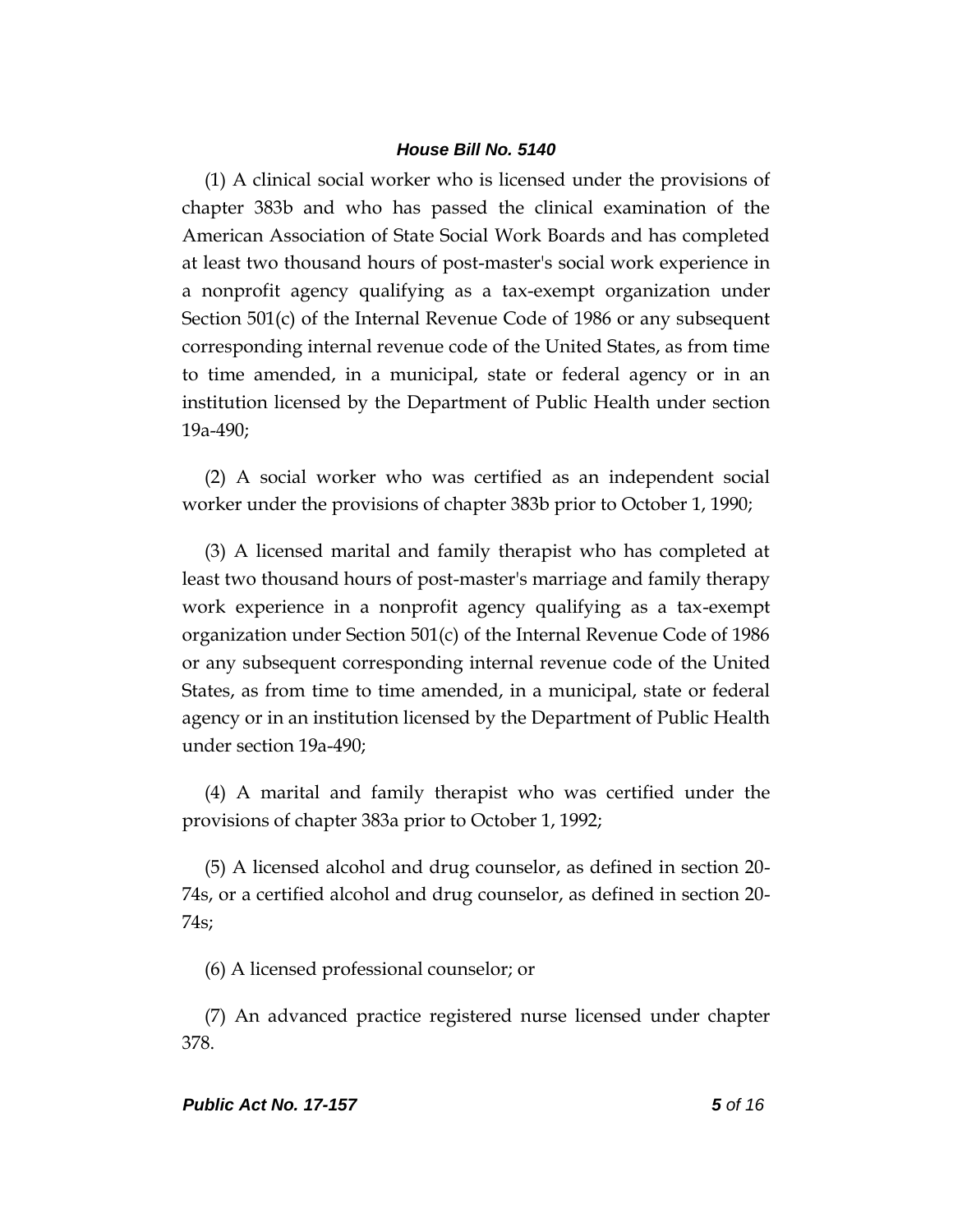(f) (1) In the case of benefits payable for the services of a licensed physician, such benefits shall be payable for (A) services rendered in a child guidance clinic or residential treatment facility by a person with a master's degree in social work or by a person with a master's degree in marriage and family therapy under the supervision of a psychiatrist, physician, licensed marital and family therapist, or licensed clinical social worker who is eligible for reimbursement under subdivisions (1) to (4), inclusive, of subsection (e) of this section; (B) services rendered in a residential treatment facility by a licensed or certified alcohol and drug counselor who is eligible for reimbursement under subdivision (5) of subsection (e) of this section; or (C) services rendered in a residential treatment facility by a licensed professional counselor who is eligible for reimbursement under subdivision (6) of subsection (e) of this section.

(2) In the case of benefits payable for the services of a licensed psychologist under subsection (e) of this section, such benefits shall be payable for (A) services rendered in a child guidance clinic or residential treatment facility by a person with a master's degree in social work or by a person with a master's degree in marriage and family therapy under the supervision of such licensed psychologist, licensed marital and family therapist, or licensed clinical social worker who is eligible for reimbursement under subdivisions (1) to (4), inclusive, of subsection (e) of this section; (B) services rendered in a residential treatment facility by a licensed or certified alcohol and drug counselor who is eligible for reimbursement under subdivision (5) of subsection (e) of this section; or (C) services rendered in a residential treatment facility by a licensed professional counselor who is eligible for reimbursement under subdivision (6) of subsection (e) of this section.

(g) In the case of benefits payable for the service of a licensed physician practicing as a psychiatrist or a licensed psychologist, under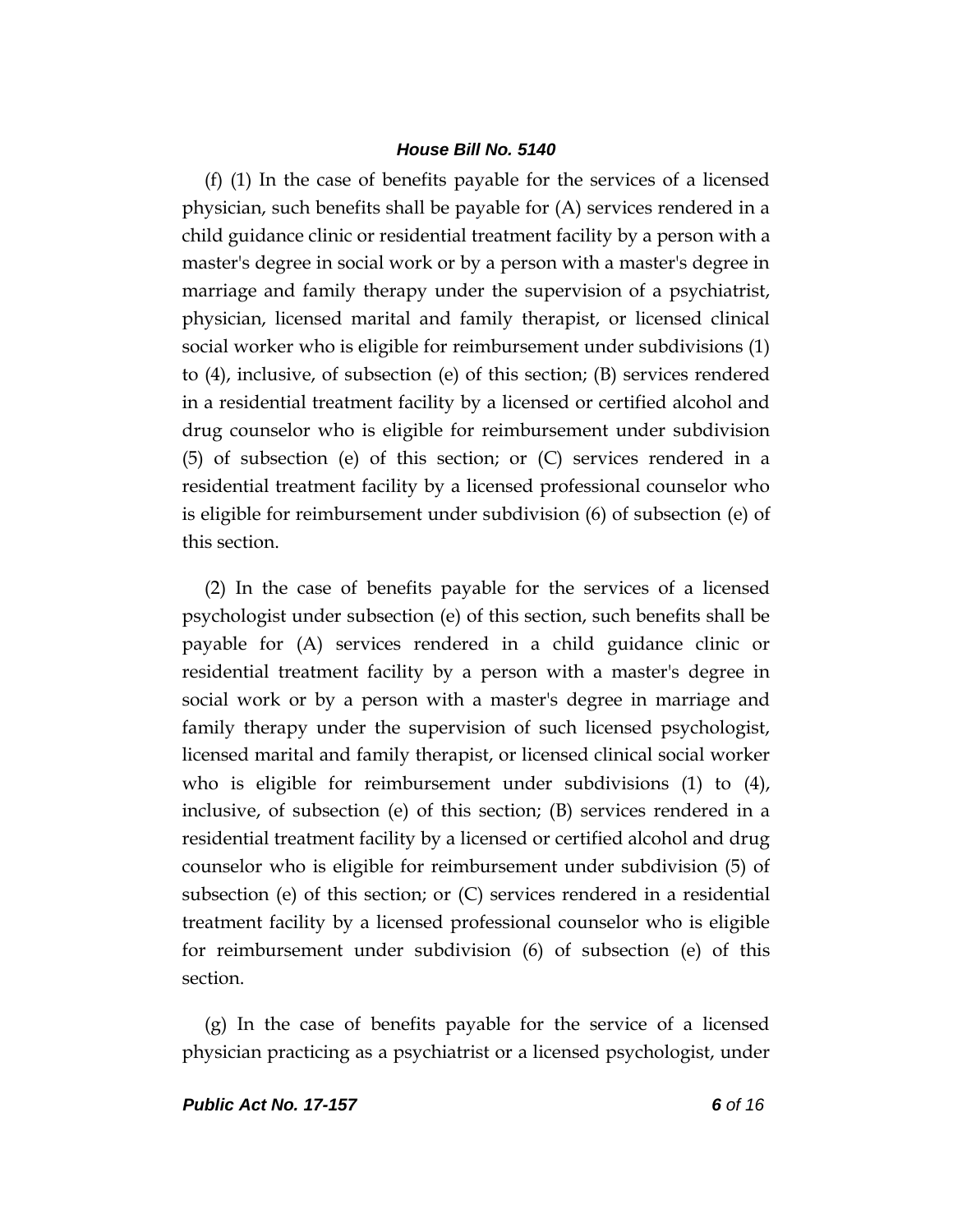subsection (e) of this section, such benefits shall be payable for outpatient services rendered (1) in a nonprofit community mental health center, as defined by the Department of Mental Health and Addiction Services, in a nonprofit licensed adult psychiatric clinic operated by an accredited hospital or in a residential treatment facility; (2) under the supervision of a licensed physician practicing as a psychiatrist, a licensed psychologist, a licensed marital and family therapist, a licensed clinical social worker, a licensed or certified alcohol and drug counselor or a licensed professional counselor who is eligible for reimbursement under subdivisions (1) to (6), inclusive, of subsection (e) of this section; and (3) within the scope of the license issued to the center or clinic by the Department of Public Health or to the residential treatment facility by the Department of Children and Families.

(h) Except in the case of emergency services or in the case of services for which an individual has been referred by a physician affiliated with a health care center, nothing in this section shall be construed to require a health care center to provide benefits under this section through facilities that are not affiliated with the health care center.

(i) In the case of any person admitted to a state institution or facility administered by the Department of Mental Health and Addiction Services, Department of Public Health, Department of Children and Families or the Department of Developmental Services, the state shall have a lien upon the proceeds of any coverage available to such person or a legally liable relative of such person under the terms of this section, to the extent of the per capita cost of such person's care. Except in the case of emergency services, the provisions of this subsection shall not apply to coverage provided under a managed care plan, as defined in section 38a-478.

(j) Reimbursement for covered services rendered in this state by an out-of-network health care provider for the diagnosis or treatment of a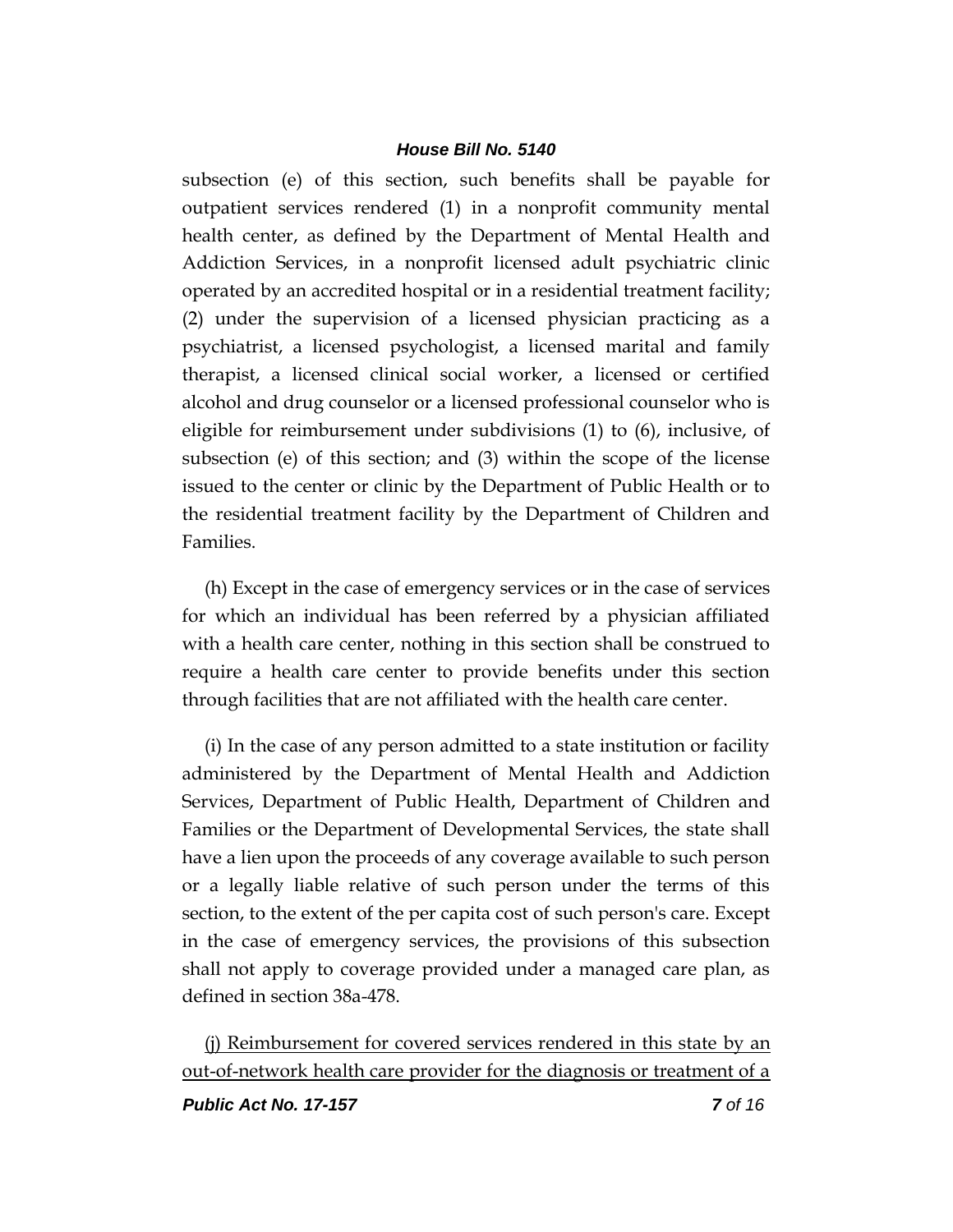substance use disorder shall be paid under the insured's individual health insurance policy directly to the provider if the provider is otherwise eligible for reimbursement for such services. The insured who received such services shall be deemed to have made an assignment to such provider of such insured's coverage reimbursement benefits and other rights under the policy. In no event shall such provider bill, charge, collect a deposit from, seek compensation, remuneration or reimbursement from or have any recourse against the insured for such services, except that such provider may collect any copayments, deductibles or other out-ofpocket expenses that the insured is required to pay under the policy.

Sec. 2. Section 38a-514 of the general statutes is repealed and the following is substituted in lieu thereof (*Effective January 1, 2018*):

(a) For the purposes of this section: (1) "Mental or nervous conditions" means mental disorders, as defined in the most recent edition of the American Psychiatric Association's "Diagnostic and Statistical Manual of Mental Disorders". "Mental or nervous conditions" does not include (A) intellectual disabilities, (B) specific learning disorders, (C) motor disorders, (D) communication disorders, (E) caffeine-related disorders, (F) relational problems, and (G) other conditions that may be a focus of clinical attention, that are not otherwise defined as mental disorders in the most recent edition of the American Psychiatric Association's "Diagnostic and Statistical Manual of Mental Disorders"; (2) "benefits payable" means the usual, customary and reasonable charges for treatment deemed necessary under generally accepted medical standards, except that in the case of a managed care plan, as defined in section 38a-478, "benefits payable" means the payments agreed upon in the contract between a managed care organization, as defined in section 38a-478, and a provider, as defined in section 38a-478; (3) "acute treatment services" means twenty-four-hour medically supervised treatment for a substance use

*Public Act No. 17-157 8 of 16*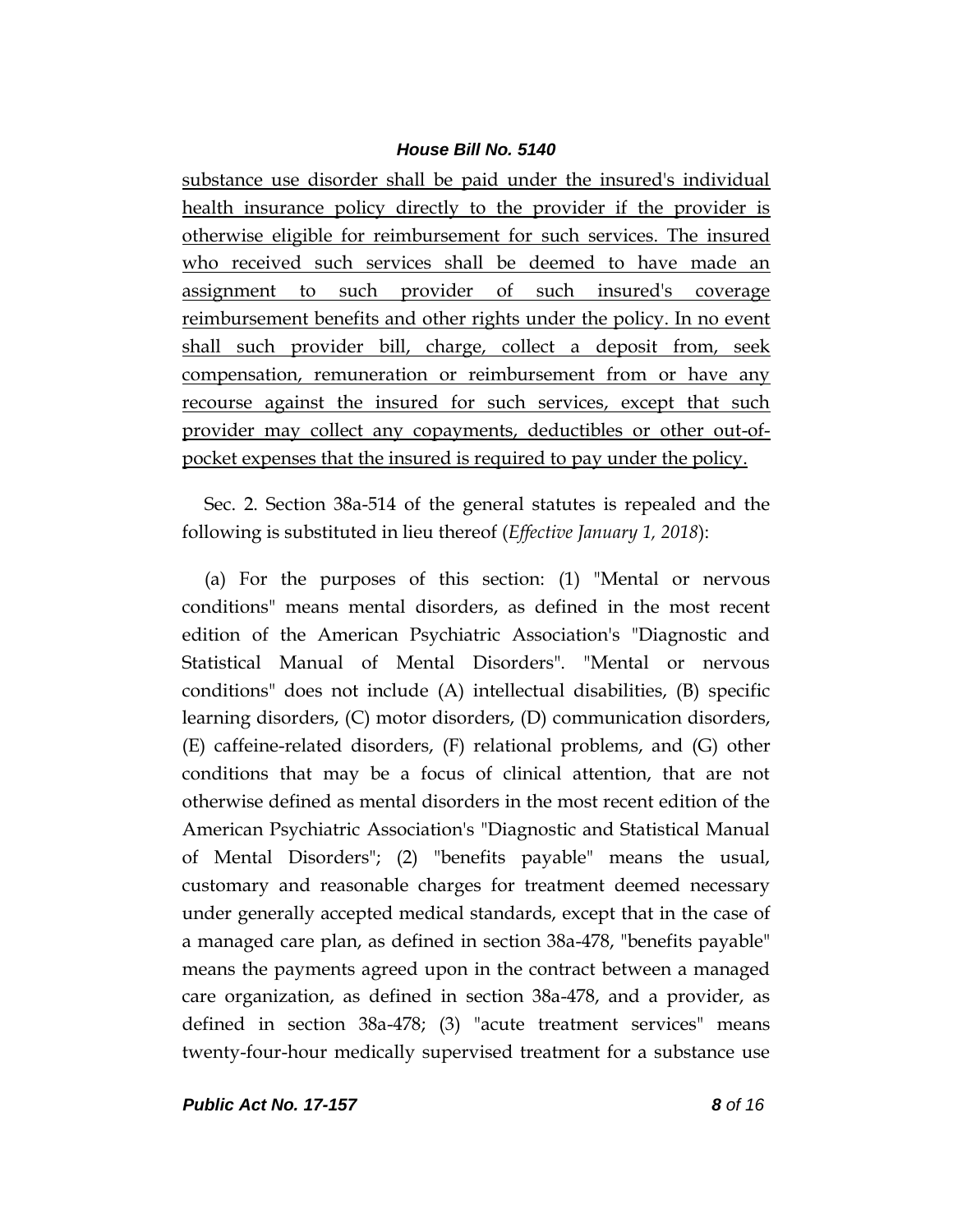disorder, that is provided in a medically managed or medically monitored inpatient facility; and (4) "clinical stabilization services" means twenty-four-hour clinically managed postdetoxification treatment, including, but not limited to, relapse prevention, family outreach, aftercare planning and addiction education and counseling.

(b) Except as provided in subsection (j) of this section, each group health insurance policy providing coverage of the type specified in subdivisions (1), (2), (4), (11) and (12) of section 38a-469 delivered, issued for delivery, renewed, amended or continued in this state shall provide benefits for the diagnosis and treatment of mental or nervous conditions. Benefits payable include, but need not be limited to:

(1) General inpatient hospitalization, including in state-operated facilities;

(2) Medically necessary acute treatment services and medically necessary clinical stabilization services;

(3) General hospital outpatient services, including at state-operated facilities;

(4) Psychiatric inpatient hospitalization, including in state-operated facilities;

(5) Psychiatric outpatient hospital services, including at stateoperated facilities;

(6) Intensive outpatient services, including at state-operated facilities;

(7) Partial hospitalization, including at state-operated facilities;

(8) Evidence-based maternal, infant and early childhood home visitation services, as described in Section 2951 of the Patient Protection and Affordable Care Act, P.L. 111-148, as amended from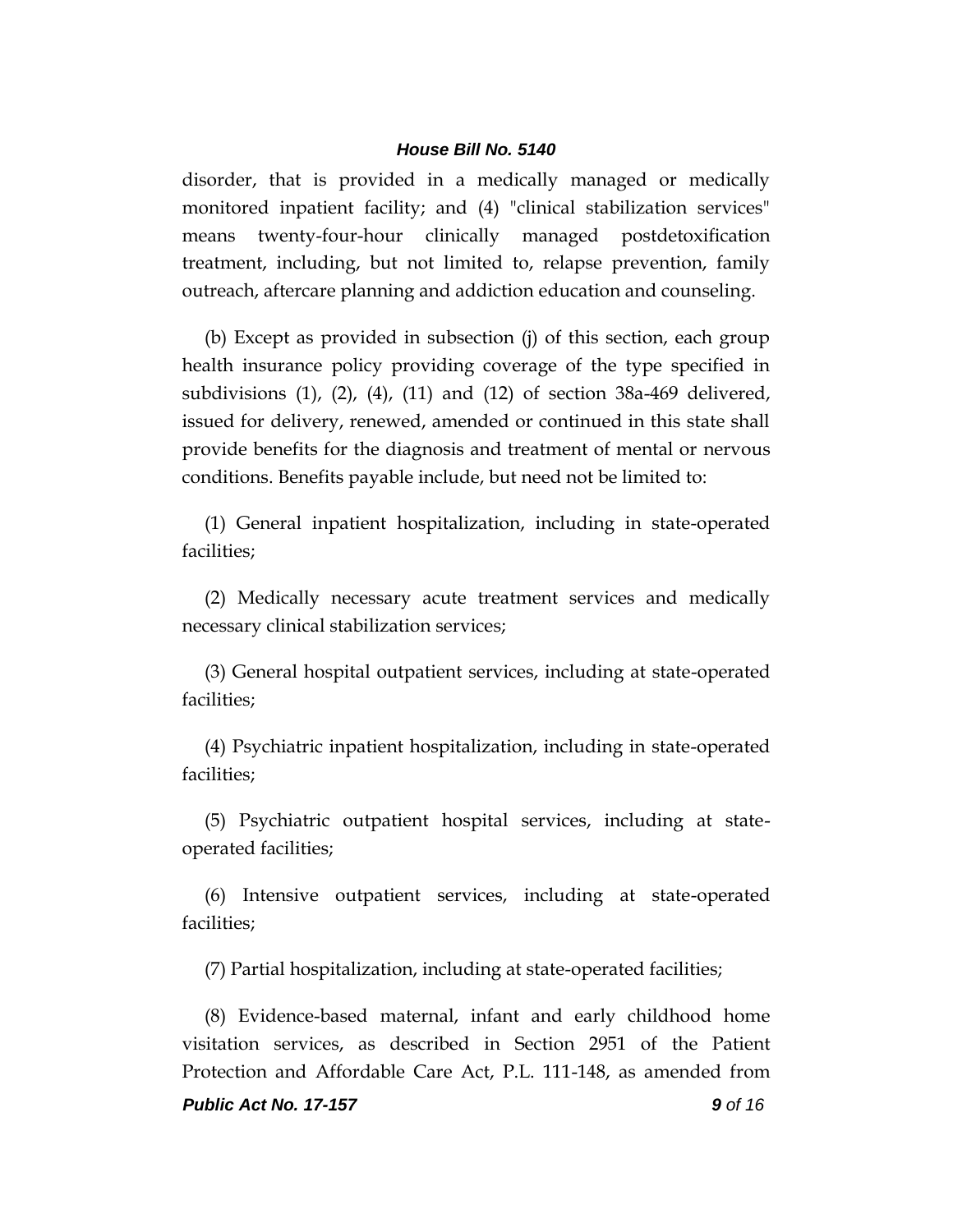time to time, that are designed to improve health outcomes for pregnant women, postpartum mothers and newborns and children, including, but not limited to, for maternal substance use disorders or depression and relationship-focused interventions for children with mental or nervous conditions or substance use disorders;

(9) Intensive, home-based services designed to address specific mental or nervous conditions in a child;

(10) Evidence-based family-focused therapy that specializes in the treatment of juvenile substance use disorders;

(11) Short-term family therapy intervention;

(12) Nonhospital inpatient detoxification;

(13) Medically monitored detoxification;

(14) Ambulatory detoxification;

(15) Inpatient services at psychiatric residential treatment facilities;

(16) Rehabilitation services provided in residential treatment facilities, general hospitals, psychiatric hospitals or psychiatric facilities;

(17) Observation beds in acute hospital settings;

(18) Psychological and neuropsychological testing conducted by an appropriately licensed health care provider;

(19) Trauma screening conducted by a licensed behavioral health professional;

(20) Depression screening, including maternal depression screening, conducted by a licensed behavioral health professional;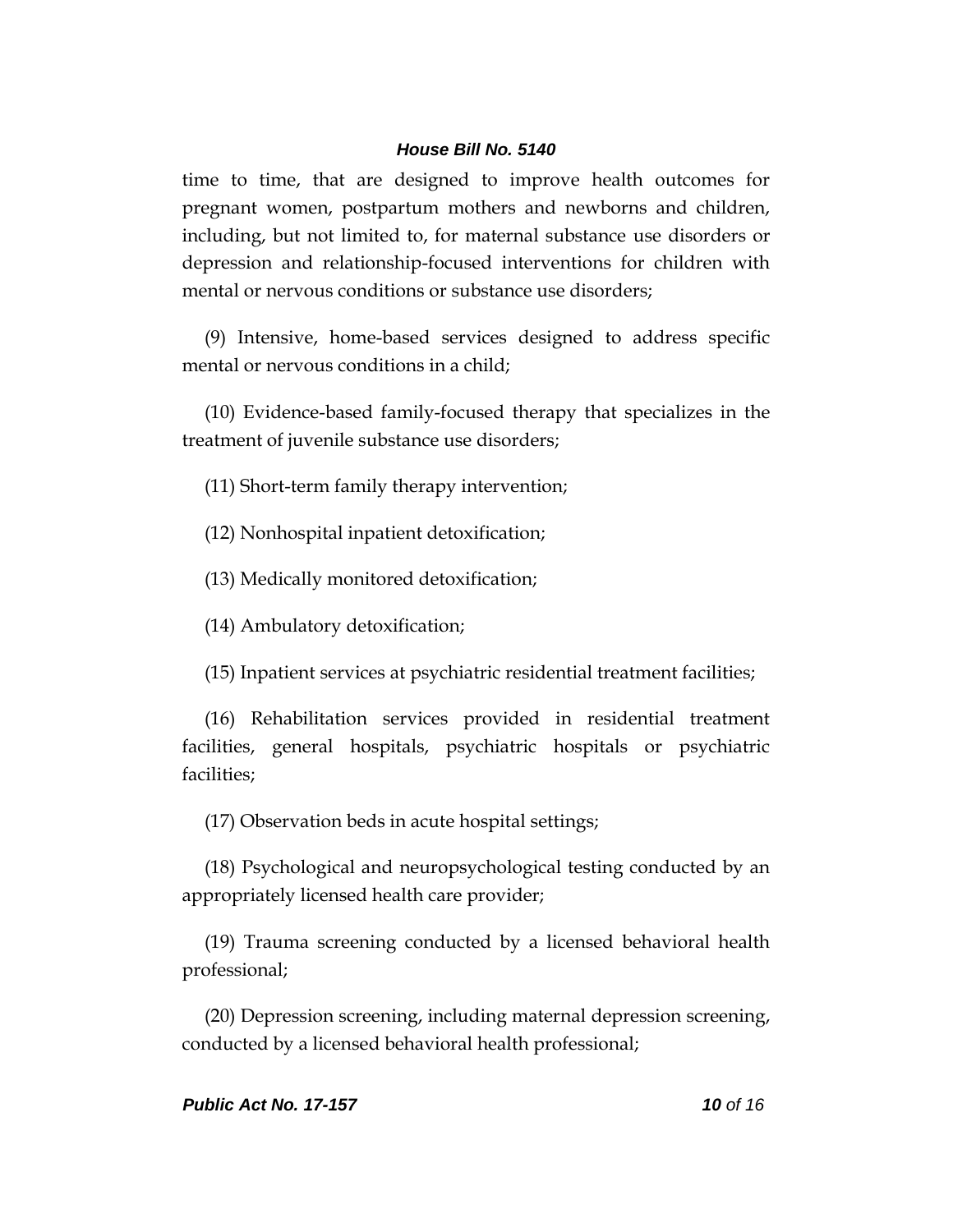(21) Substance use screening conducted by a licensed behavioral health professional;

(22) Intensive, family-based and community-based treatment programs that focus on addressing environmental systems that impact chronic and violent juvenile offenders;

(23) Other home-based therapeutic interventions for children;

(24) Chemical maintenance treatment, as defined in section 19a-495- 570 of the regulations of Connecticut state agencies; and

(25) Extended day treatment programs, as described in section 17a-22.

(c) No such group policy shall establish any terms, conditions or benefits that place a greater financial burden on an insured for access to diagnosis or treatment of mental or nervous conditions than for diagnosis or treatment of medical, surgical or other physical health conditions, or prohibit an insured from obtaining or a health care provider from being reimbursed for multiple screening services as part of a single-day visit to a health care provider or a multicare institution, as defined in section 19a-490.

(d) In the case of benefits payable for the services of a licensed physician, such benefits shall be payable for the same services when such services are lawfully rendered by a psychologist licensed under the provisions of chapter 383 or by such a licensed psychologist in a licensed hospital or clinic.

(e) In the case of benefits payable for the services of a licensed physician or psychologist, such benefits shall be payable for the same services when such services are rendered by:

(1) A clinical social worker who is licensed under the provisions of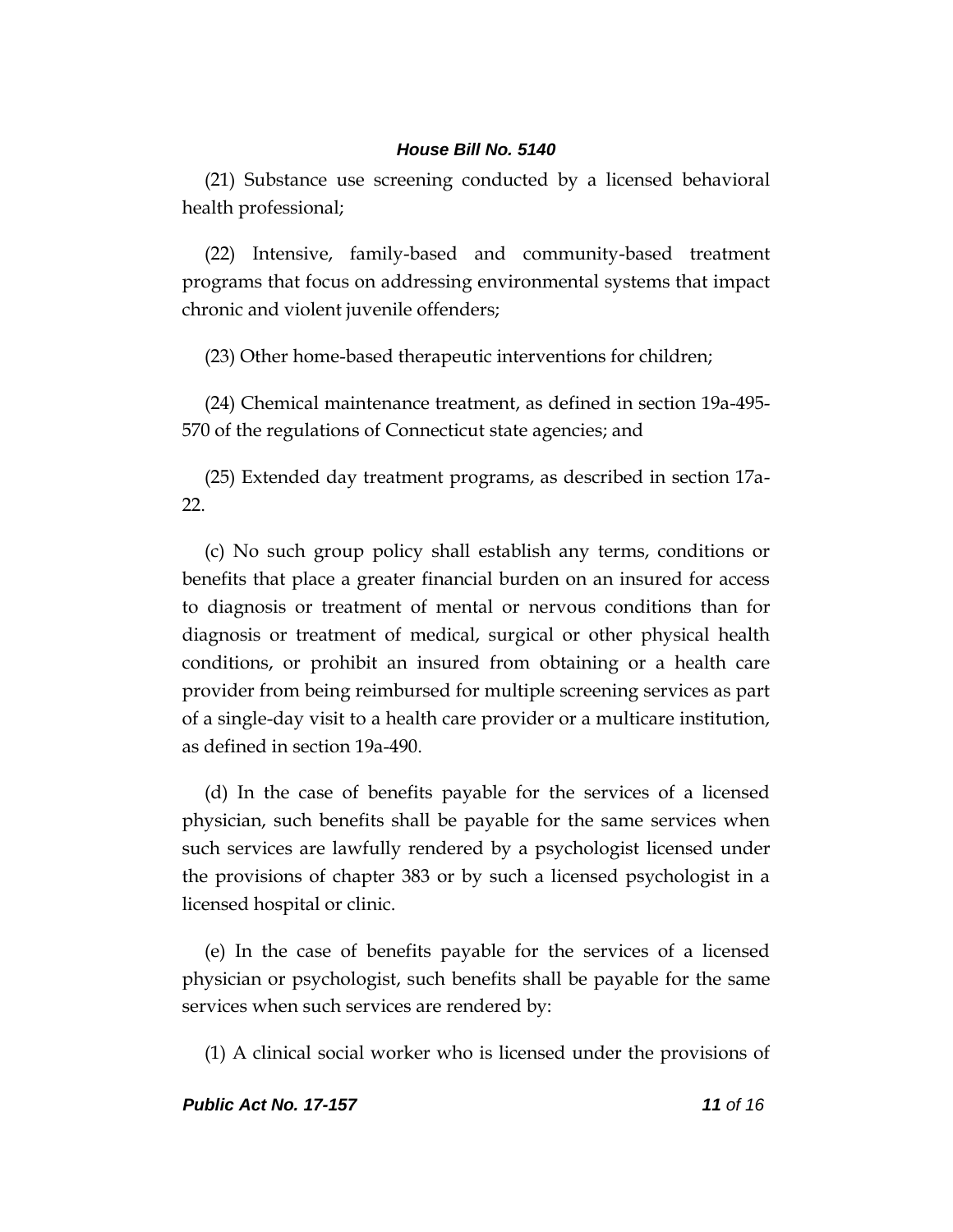chapter 383b and who has passed the clinical examination of the American Association of State Social Work Boards and has completed at least two thousand hours of post-master's social work experience in a nonprofit agency qualifying as a tax-exempt organization under Section 501(c) of the Internal Revenue Code of 1986 or any subsequent corresponding internal revenue code of the United States, as from time to time amended, in a municipal, state or federal agency or in an institution licensed by the Department of Public Health under section 19a-490;

(2) A social worker who was certified as an independent social worker under the provisions of chapter 383b prior to October 1, 1990;

(3) A licensed marital and family therapist who has completed at least two thousand hours of post-master's marriage and family therapy work experience in a nonprofit agency qualifying as a tax-exempt organization under Section 501(c) of the Internal Revenue Code of 1986 or any subsequent corresponding internal revenue code of the United States, as from time to time amended, in a municipal, state or federal agency or in an institution licensed by the Department of Public Health under section 19a-490;

(4) A marital and family therapist who was certified under the provisions of chapter 383a prior to October 1, 1992;

(5) A licensed alcohol and drug counselor, as defined in section 20- 74s, or a certified alcohol and drug counselor, as defined in section 20- 74s;

(6) A licensed professional counselor; or

(7) An advanced practice registered nurse licensed under chapter 378.

(f) (1) In the case of benefits payable for the services of a licensed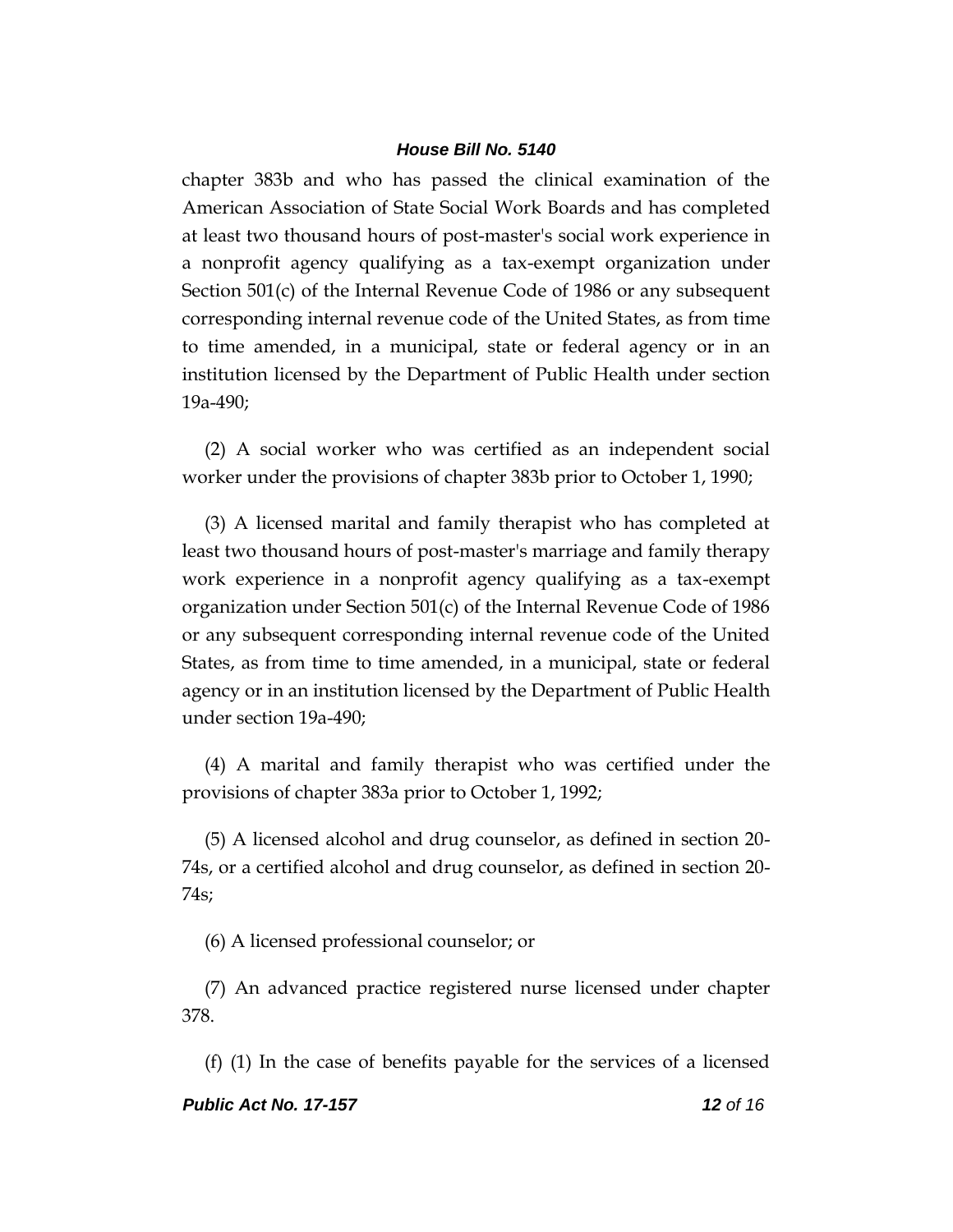physician, such benefits shall be payable for (A) services rendered in a child guidance clinic or residential treatment facility by a person with a master's degree in social work or by a person with a master's degree in marriage and family therapy under the supervision of a psychiatrist, physician, licensed marital and family therapist or licensed clinical social worker who is eligible for reimbursement under subdivisions (1) to (4), inclusive, of subsection (e) of this section; (B) services rendered in a residential treatment facility by a licensed or certified alcohol and drug counselor who is eligible for reimbursement under subdivision (5) of subsection (e) of this section; or (C) services rendered in a residential treatment facility by a licensed professional counselor who is eligible for reimbursement under subdivision (6) of subsection (e) of this section.

(2) In the case of benefits payable for the services of a licensed psychologist under subsection (e) of this section, such benefits shall be payable for (A) services rendered in a child guidance clinic or residential treatment facility by a person with a master's degree in social work or by a person with a master's degree in marriage and family therapy under the supervision of such licensed psychologist, licensed marital and family therapist or licensed clinical social worker who is eligible for reimbursement under subdivisions (1) to (4), inclusive, of subsection (e) of this section; (B) services rendered in a residential treatment facility by a licensed or certified alcohol and drug counselor who is eligible for reimbursement under subdivision (5) of subsection (e) of this section; or (C) services rendered in a residential treatment facility by a licensed professional counselor who is eligible for reimbursement under subdivision (6) of subsection (e) of this section.

(g) In the case of benefits payable for the service of a licensed physician practicing as a psychiatrist or a licensed psychologist, under subsection (e) of this section, such benefits shall be payable for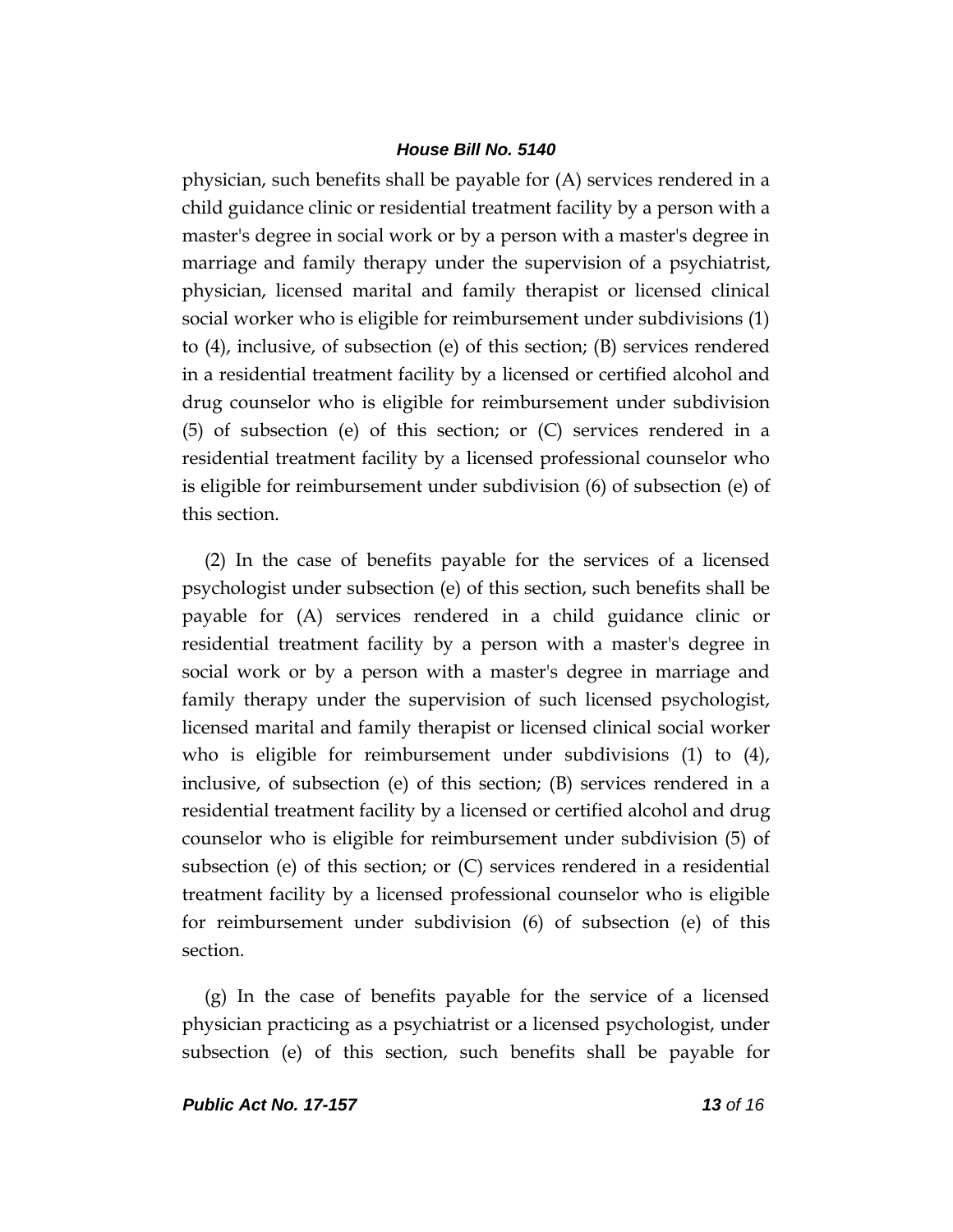outpatient services rendered (1) in a nonprofit community mental health center, as defined by the Department of Mental Health and Addiction Services, in a nonprofit licensed adult psychiatric clinic operated by an accredited hospital or in a residential treatment facility; (2) under the supervision of a licensed physician practicing as a psychiatrist, a licensed psychologist, a licensed marital and family therapist, a licensed clinical social worker, a licensed or certified alcohol and drug counselor, or a licensed professional counselor who is eligible for reimbursement under subdivisions (1) to (6), inclusive, of subsection (e) of this section; and (3) within the scope of the license issued to the center or clinic by the Department of Public Health or to the residential treatment facility by the Department of Children and Families.

(h) Except in the case of emergency services or in the case of services for which an individual has been referred by a physician affiliated with a health care center, nothing in this section shall be construed to require a health care center to provide benefits under this section through facilities that are not affiliated with the health care center.

(i) In the case of any person admitted to a state institution or facility administered by the Department of Mental Health and Addiction Services, Department of Public Health, Department of Children and Families or the Department of Developmental Services, the state shall have a lien upon the proceeds of any coverage available to such person or a legally liable relative of such person under the terms of this section, to the extent of the per capita cost of such person's care. Except in the case of emergency services the provisions of this subsection shall not apply to coverage provided under a managed care plan, as defined in section 38a-478.

(j) A group health insurance policy may exclude the benefits required by this section if such benefits are included in a separate policy issued to the same group by an insurance company, health care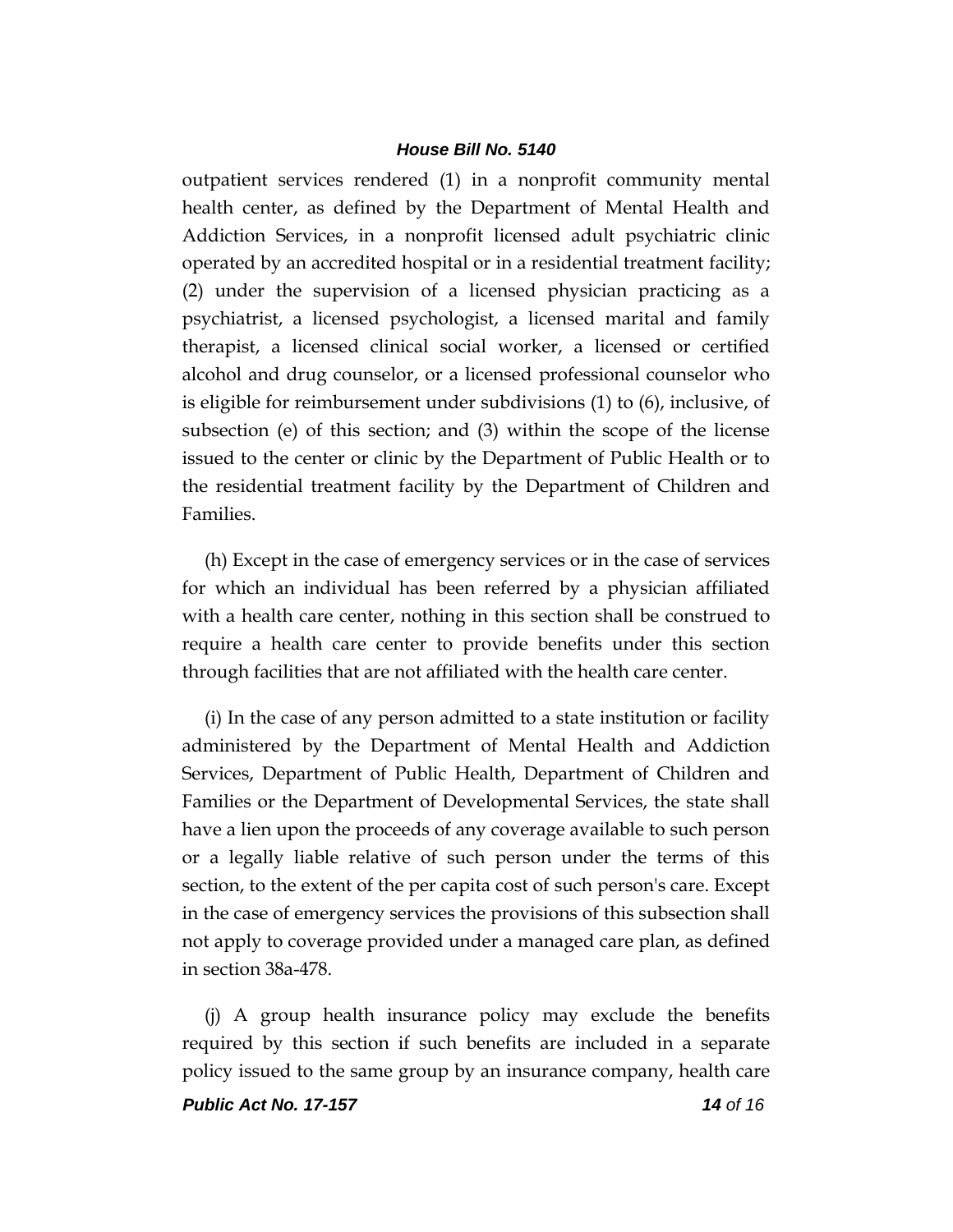center, hospital service corporation, medical service corporation or fraternal benefit society. Such separate policy, which shall include the benefits required by this section and the benefits required by section 38a-533, shall not be required to include any other benefits mandated by this title.

(k) In the case of benefits based upon confinement in a residential treatment facility, such benefits shall be payable in situations in which the insured has a serious mental or nervous condition that substantially impairs the insured's thoughts, perception of reality, emotional process or judgment or grossly impairs the behavior of the insured, and, upon an assessment of the insured by a physician, psychiatrist, psychologist or clinical social worker, cannot appropriately, safely or effectively be treated in an acute care, partial hospitalization, intensive outpatient or outpatient setting.

(l) The services rendered for which benefits are to be paid for confinement in a residential treatment facility shall be based on an individual treatment plan. For purposes of this section, the term "individual treatment plan" means a treatment plan prescribed by a physician with specific attainable goals and objectives appropriate to both the patient and the treatment modality of the program.

(m) Reimbursement for covered services rendered in this state by an out-of-network health care provider for the diagnosis or treatment of a substance use disorder shall be paid under the insured's group health insurance policy directly to the provider if the provider is otherwise eligible for reimbursement for such services. The insured who received such services shall be deemed to have made an assignment to such provider of such insured's coverage reimbursement benefits and other rights under the policy. In no event shall such provider bill, charge, collect a deposit from, seek compensation, remuneration or reimbursement from or have any recourse against the insured for such services, except that such provider may collect any copayments,

*Public Act No. 17-157 15 of 16*